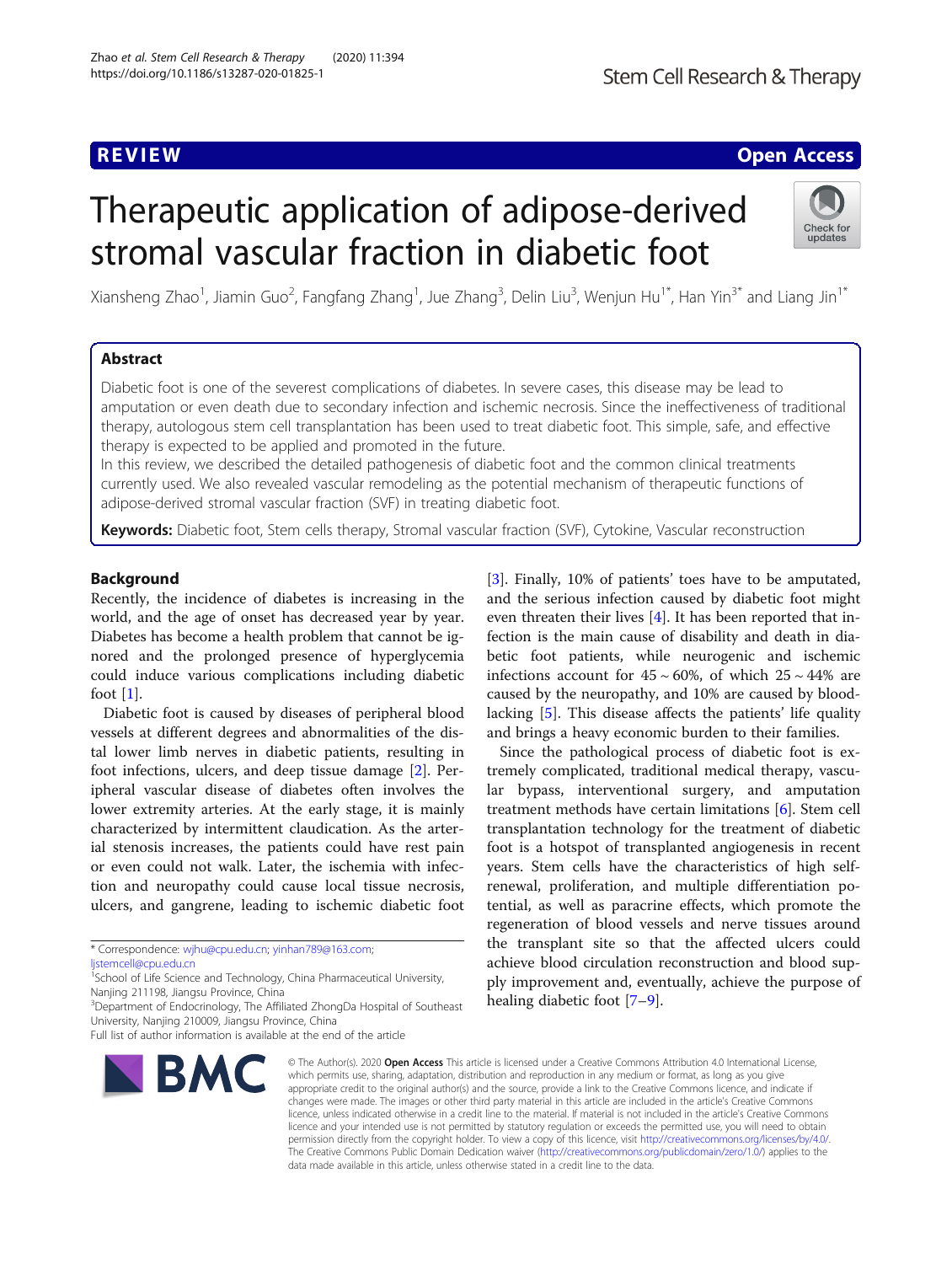The stromal vascular fraction is an active component in adipose tissue and contains a variety of cells including adipose stem cells  $[10]$  $[10]$  $[10]$ . Since the various cell types, they have strong regenerative potentials such as angiogenesis, tissue remodeling, and immune regulation. It has been used for clinic treatment of various conditions and shown good safety and healing effects. Moon and colleagues injected SVF cells into the affected area of diabetic foot patients, and the microvascular blood flow of the wound surface was found significantly increased with no adverse reactions [[11](#page-5-0), [12](#page-5-0)]. Studies found that SVF could secrete a variety of cytokines, differentiate into various cells such as endothelial cells, and have the potential to participate in angiogenesis in vivo. Therefore, it can improve local blood circulation and form the microenvironment that is conducive to tissue cell survival and functional maintenance [[13](#page-5-0)–[15](#page-5-0)].

#### Pathogenesis of diabetic foot

#### Diabetic foot caused by neuropathy

The most common complication of diabetes is diabetic neuropathy, accounting for 30% to 50% of diabetic patients. The incidence is similar for men and women, but men usually occur earlier than women as their lifestyle and testosterone deficiency [\[16](#page-5-0)]. The symptoms of diabetic neuropathy include central neuropathy and peripheral neuropathy, resulting in sensory, motor, and autonomic neuropathy. The pathogenesis of the disease may be related to the increase of neurotrophic factors and the decrease or disappearance of protective factors [[17\]](#page-5-0). Sensory neuropathy is an important cause of diabetic foot. It often involves the small nerves that innervate the pain and temperature of the foot, which leads to a decrease in the sensitivity of the patient to stressrelated trauma and skin damage. Therefore, the selfprotection mechanism is lost, and the harmful stimulation cannot be sensed in time so that the foot is vulnerable to injury [\[18\]](#page-5-0). Motor neuropathy mainly affects small peripheral nerves, which lead to abnormal innervation of the gastrocnemius muscle group (mainly flexor) in feet. This imbalance in innervation will cause a change in the shape of the foot, causing the humeral head to protrude. Meanwhile, under the friction of improper footwear and gravity distribution, it is easy to cause foot damage, which leads to foot deformity and ulcer [[19\]](#page-5-0). Autonomic neuropathy is the most complicated in the diabetic neuropathy, which could involve all organs and systems of the whole body. After the occurrence of autonomic neuropathy, the ability of autonomic regulation of skin blood flow is lost. At the same time, the arteriovenous short circuit and shunt increase. Although the skin temperature is not low and the color is pink, the nutritional blood supply has decreased [\[20](#page-5-0)]. Also, autonomic neuropathy could cause a lack of secretion of sweat and lipid glands, which makes the skin dry, prone to chapped, and become the gateway to bacterial invasion, eventually leading to ulcers [[21\]](#page-5-0).

# Diabetic foot caused by vascular lesion

Diabetes can cause a wide range of vascular diseases, involving arteries, veins, and capillaries. Vascular disease leads to the decrease or even occlusion of blood flow in lower limbs, which becomes the pathological basis of diabetic foot [\[22\]](#page-5-0). The major vascular disease caused by diabetes is mainly atherosclerosis. The main causes may include hyperlipidemia, hyperglycemia, carbon monoxide reduction, insulin resistance, hemagglutination abnor-malities, changes in blood flow, etc. [\[23](#page-6-0)]. When atherosclerosis occurs in diabetic patients, the plaque contains more calcium, the expression of inflammatory markers increases, and it affects the blood vessels in the more distal part, especially the foot. It is more difficult to form the collateral circulation after vascular occlusion [\[24](#page-6-0)]. The risk of diabetic foot ulcer increased significantly after diabetic peripheral arterial disease, and often asymptomatic until the ulcer occurred. Besides, the reduction of blood supply is not only conducive to wound healing and response to infection, but also more likely to make foot lesions [\[25](#page-6-0)].

The microvascular complications of diabetes are mainly microcirculatory disorders, including microvascular disease, microvascular disorder, and changes in blood physicochemical properties. In the pathogenesis of diabetic foot, these three interact with each other and cause each other  $[26]$  $[26]$ . Diabetes may cause changes in microvascular function, oxygen partial pressure, and vascular permeability, as well as disturbance of rhythmic contraction of arterioles and arterioles. These abnormalities can cause a decrease in capillary blood flow in the skin and an increase in vascular permeability and platelet aggregation, which leads to the thickening of vascular endothelial cells and aggravation of microvascular disease. After a long time, it could cause vascular stenosis, insufficient perfusion of tissues and organs, and blood circulation disorder at the distal end of the limb, which eventually leads to the occurrence of diabetic foot [\[27](#page-6-0)].

#### Diabetic foot caused by infection

If peripheral neuropathy and vascular lesion are indispensable conditions for the development of the diabetic foot, infection is the direct reason for diabetic foot [\[28](#page-6-0)]. The abnormal immune response of diabetic patients leads to the impairment of the phagocytic capacity of neutrophils, which weakens their response to infection or injury. At the same time, ischemia will further aggravate this response [\[5](#page-5-0)]. Foot infection generally could be attributed to four independent risk factors: deep trauma, recurrent trauma, long-lasting trauma (> 30 days), and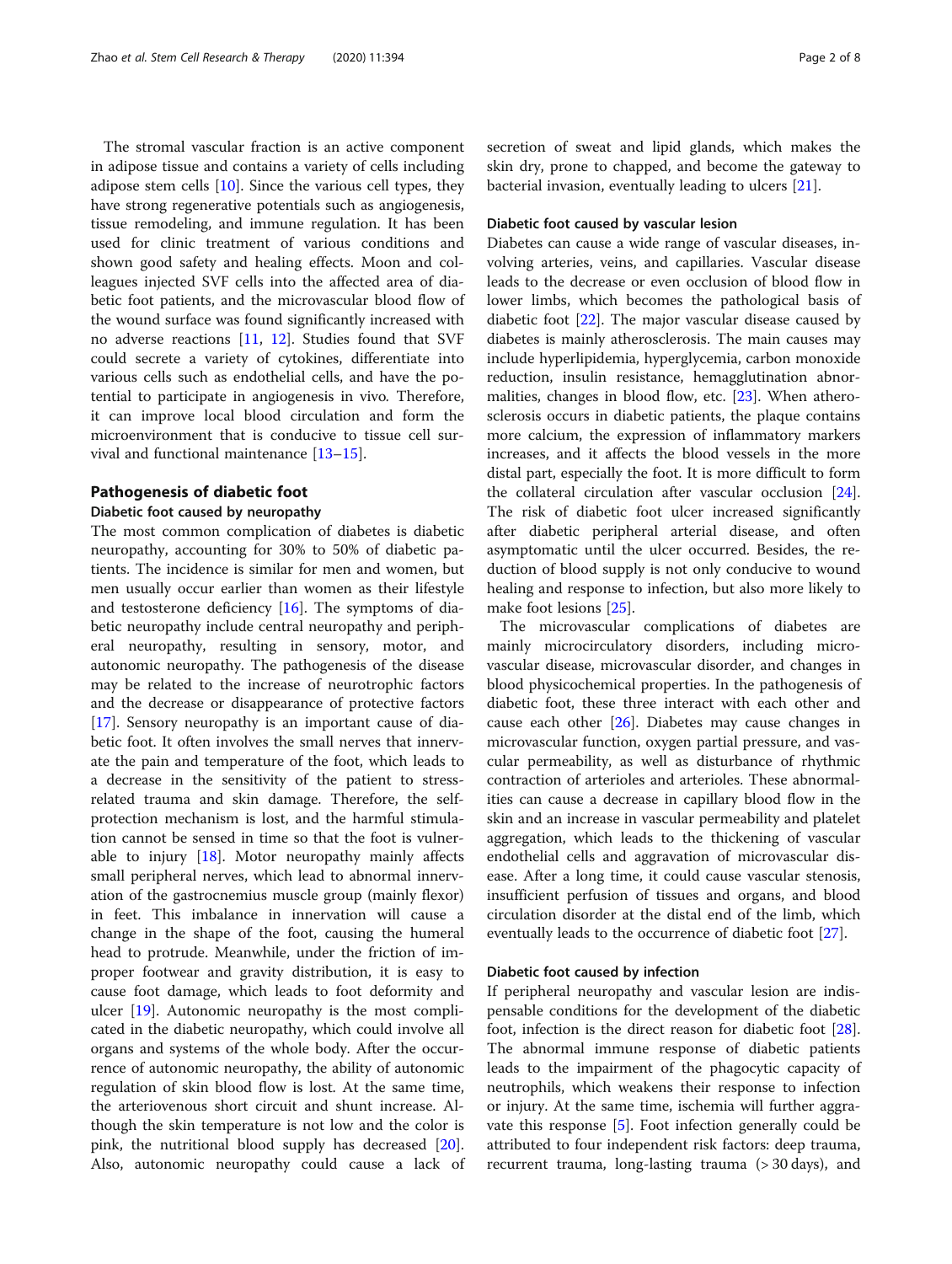peripheral vascular disease [\[29](#page-6-0)]. About one-third of diabetic patients develop a fever when they have a foot infection, but the number of white blood cells may not increase despite widespread infection. However, if the patient has sensory neuropathy, the perception of pain or temperature is weakened, so the perception of infection will be delayed [\[30](#page-6-0)]. If the patient's blood sugar cannot be controlled, the infection will be difficult to control. Also, the blood circulation disorder will eventually lead to the rapid deterioration of the wound [[31](#page-6-0)] (Table 1).

#### Current therapy for diabetic foot

Current treatment for diabetic foot includes drug therapy, vascular intervention therapy, dressing adjuvant therapy, hyperbaric oxygen therapy, vacuum suction therapy, growth factor therapy, and stem cell therapy [[32](#page-6-0)].

However, none of the above are sufficient for treating diabetic foot. Drugs used in diabetic foot are mainly for vascular diseases, neuropathy, and hypoglycemic drugs [[33\]](#page-6-0). Drug therapy for patients with mild and moderate diabetic feet simply delays the development of their lesions; it is the basis for the treatment of diabetic foot. Once the drug therapy is not effective and the ischemia is getting serious, the vascular intervention surgery needs to be used to reconstruct the blood flow [\[34](#page-6-0)]. However, since most of the diabetics are old and frail, who often suffer from cardiovascular and cerebrovascular diseases, thus, the patients cannot tolerate the stimulation of surgical bypass. Besides, the vascular lesions involve many small arteries and segments, which leads to the lack of distal artery outflow channel in some patients, and thus, the vascular bypass graft and interventional treatment are not applicable [[35\]](#page-6-0). Meanwhile, long-term follow-up showed that patients with diabetic foot were prone to restenosis after vascular intervention. The proportion of patients who opt for amputation remains high [[6\]](#page-5-0).

Also, non-surgical therapies include dressing adjuvant therapy, hyperbaric oxygen therapy, and vacuum suction therapy. This kind of simple physical auxiliary intervention could improve the wound inflammation and microcirculation, which promote wound healing, but the treatment requires long-term hospitalization while the effect is not that significant [\[36\]](#page-6-0). Cytokine treatment to promote wound healing is a new method for diabetic foot. The cytokines used mainly include fibroblast growth factor (FGF), epidermal growth factor (EGF), platelet growth factor (PGF), vascular endothelial cell growth factor (VEGF), cell colony-stimulating factor(G-CSF), and hepatocyte growth factor (HGF) [\[37](#page-6-0)].

In recent years, stem cell transplantation has been considering a cutting-edge technology to treat diabetic foot. Although stem cells are not currently used as a routine means for treating diabetic foot in clinical practice, many researchers have reported that stem cell transplantation could promote neovascularization of ischemic limbs, improve and restore limb blood flow, and ultimately cure the diabetic foot [\[38](#page-6-0)–[41\]](#page-6-0).

## Therapy for diabetic foot with stem cells

Stem cells are a class of cells with self-renewal and multi-directional differentiation potential that can differentiate into specific types of cells under specific conditions [\[42](#page-6-0)]. Stem cell transplantation for the treatment of diabetic foot is mainly based on the principle that stem cells can differentiate into vascular endothelial cells and smooth muscle cells in vivo, secreting numerous proangiogenic factors to form new blood vessels. The stem cells are transplanted into the ischemic lower limbs to gradually differentiate and form new capillaries, which improves and restores blood flow to the lower limbs, and achieves the purpose of treating diabetic foot [\[43](#page-6-0)].

Currently, the stem cells used to treat diabetic foot are derived from many tissue sources such as the bone marrow, umbilical cord, placenta, cord blood, heart, liver, spleen, pulp, dermis, and adipose tissue. Among them, adipose-derived stem cells are advantageous of the widely distributed but low immunogenicity adipose tissue, which is easier to obtain but less harmful to patients [[44\]](#page-6-0). Many initial studies were adipose-derived stem/ stromal cells (ASCs) identified by Zuk, which have received extensive attention due to their pluripotent differentiation potential, paracrine properties, and significant influence on regenerative medicine [\[45](#page-6-0)]. ASCs are a group of homogeneous stem cells obtained by the adherent subculture of freshly isolated SVF. SVF is a

Table 1 Pathology of diabetic foot and the main citation

| Pathology of diabetic foot |                                | Citations |
|----------------------------|--------------------------------|-----------|
| Sensory neuropathy         | Reduced sensitivity            | [17] [18] |
| Motor neuropathy           | Foot deformity                 | $[19]$    |
| Autonomic neuropathy       | Flow-mediated disorder         | $[21]$    |
| Macroangiopathy            | Atherosclerosis                | [22] [23] |
| Microangiopathy            | Microcirculatory disorders     | $[26]$    |
| Main incentive             | Accelerate wound deterioration | [28]      |
|                            |                                |           |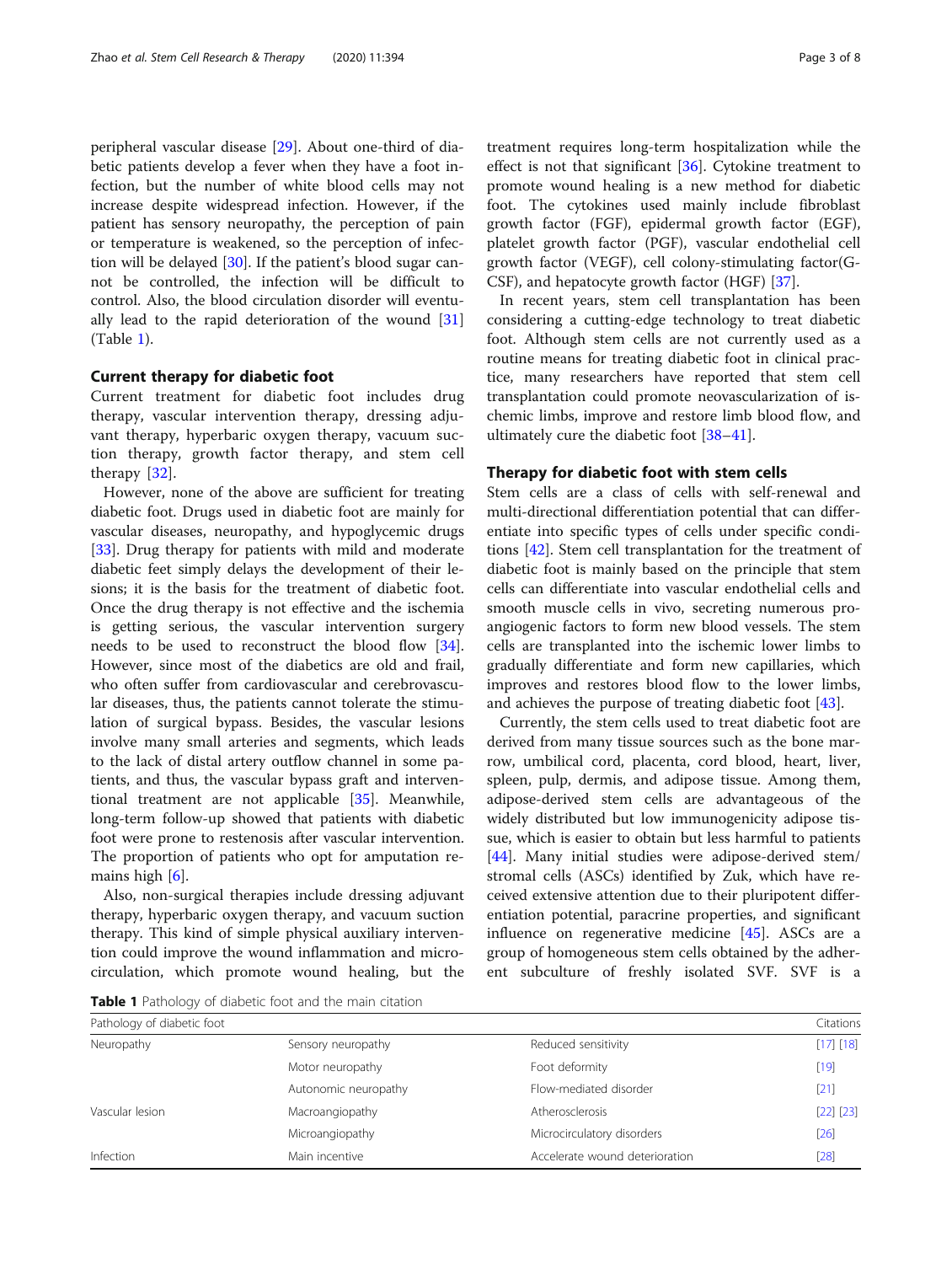heterogeneous cell population obtained by digesting adipose tissue [[46\]](#page-6-0). However, compared to ASCs, SVF does not require any cell culture process and can be used directly after separation. Therefore, it is relatively safer and can meet lower regulatory standards, which is favored by many clinical researchers [[47\]](#page-6-0).

SVF is widely used to improve diabetic foot [\[48](#page-6-0)]. Tan's research found that SVF can increase the viability and migration of fibroblasts in a hyperglycemic environment by upregulating cytokines around the wound, thereby accelerating wound healing [\[49](#page-6-0)]. Chae used SVF to treat diabetic foot and found that not only the number of fibroblasts increased significantly, but also the amount of collagen synthesized by fibroblasts increased significantly. The results of subsequent clinical experiments showed that when 100% of the wounds of patients treated with SVF were healed, the healing rate of the control group was only 62%, indicating that SVF could accelerate wound healing [\[50\]](#page-6-0) (Table 2).

## SVF cells for diabetic foot

#### Acquisition of SVF cells

The adipose tissue in the human body is generally divided into subcutaneous fat and visceral fat, which can be obtained by liposuction or surgical resection. Common materials include abdomen, buttocks, forearms, groin, etc. [\[51](#page-6-0)]. In general, the separation methods of SVF could be generally divided into two categories: enzymatic methods that use proteolytic enzymes to digest adipose tissue and physical and mechanical processing methods that do not use proteolytic enzymes [[52\]](#page-6-0). Enzymatic methods often use type I collagenase to digest adipose tissue. The general process is summarized as follows: the adipose tissue and collagenase are mixed at an appropriate ratio and placed in a 37 °C environment for 1 h with shaking and digestion; then an equal amount of complete medium is added to terminate the digestion. The supernatant is discarded by centrifugation, then washed with phosphate buffer saline (PBS), and finally, filtered through a specific pore size filter to obtain an SVF suspension. Physical and mechanical digestion of adipose tissue, including methods such as serum

digestion, mechanical shaking, and bolus shearing. Compared to enzymatic methods, this kind of digestion method takes more time, and the cell yield and activity are not good enough; thus, it is not widely used [\[53](#page-6-0)].

#### Cell populations in SVF

Human adipose tissue can be easily obtained from the abdomen, buttocks, forearm, or groin liposuction or surgical resection. SVF cells could be obtained after adipose tissue is digested with proteolytic enzymes [[54\]](#page-6-0). SVF cells isolated from the adipose tissue are heterogeneous cell populations containing a variety of cells. This multicellular component could be identified by different cell surface molecules. Surface molecules of cells, the cluster of differentiation (CD), could be used to identify different cell types in a cell population [[55\]](#page-6-0). The International Cell Therapy Association has stated to define SVF using this identification method. At present, the academic community has reached a consensus on the cell types contained in SVF cells [[56\]](#page-6-0). SVF cells contain a variety of cell types, such as ASCs; hematopoietic stem cells (HPCs), mesenchymal cells; and endothelial progenitor cells (EPCs), endothelial cells, pericytes, and macrophages [[57](#page-6-0)–[59](#page-6-0)].

## Application of SVF in diabetic foot

SVF cells are able to promote the recovery of the diabetic foot through various effects. SVF, for instance, contains various cells which directly or indirectly secrete bioactive factors to induce degradation of the basement membrane, affecting the proliferation and migration of endothelial cells, thereby promoting the fusion and remodeling of new blood vessels. Also, these cytokines could increase the stability of the pericytes to the vascular network [[13,](#page-5-0) [49,](#page-6-0) [60\]](#page-6-0).

Among SVF cells, ASCs not only occupy a relatively large amount of cells but also have strong differentiation ability. ASCs are pluripotent stem cells that could differentiate directly into vascular endothelial cells, smooth muscle cells, and pericytes. These cells regulate vascular

**Table 2** Diabetic foot treatment and the therapy features

| Treatment of diabetic foot |                               | Features                                                                          | Citations |
|----------------------------|-------------------------------|-----------------------------------------------------------------------------------|-----------|
| Therapy                    | Drug therapy                  | For mild and moderate patients; just delay the course; basic therapy              | $[33]$    |
|                            | Vascular intervention therapy | Suitable for severe ischemia; except for elderly and weak patients                | $[34]$    |
|                            | Dressing adjuvant therapy     | Non-surgical therapy; physically assisted intervention; poor effect               | $[32]$    |
|                            | Hyperbaric oxygen therapy     |                                                                                   | $[36]$    |
|                            | Vacuum suction therapy        |                                                                                   | $[36]$    |
|                            | Growth factor therapy         | Use multiple cytokines; good effect but expensive; new therapy                    | $[37]$    |
|                            | Stem cell therapy             | Significant treatment effect; wide range of applications; cutting-edge technology | [38, 40]  |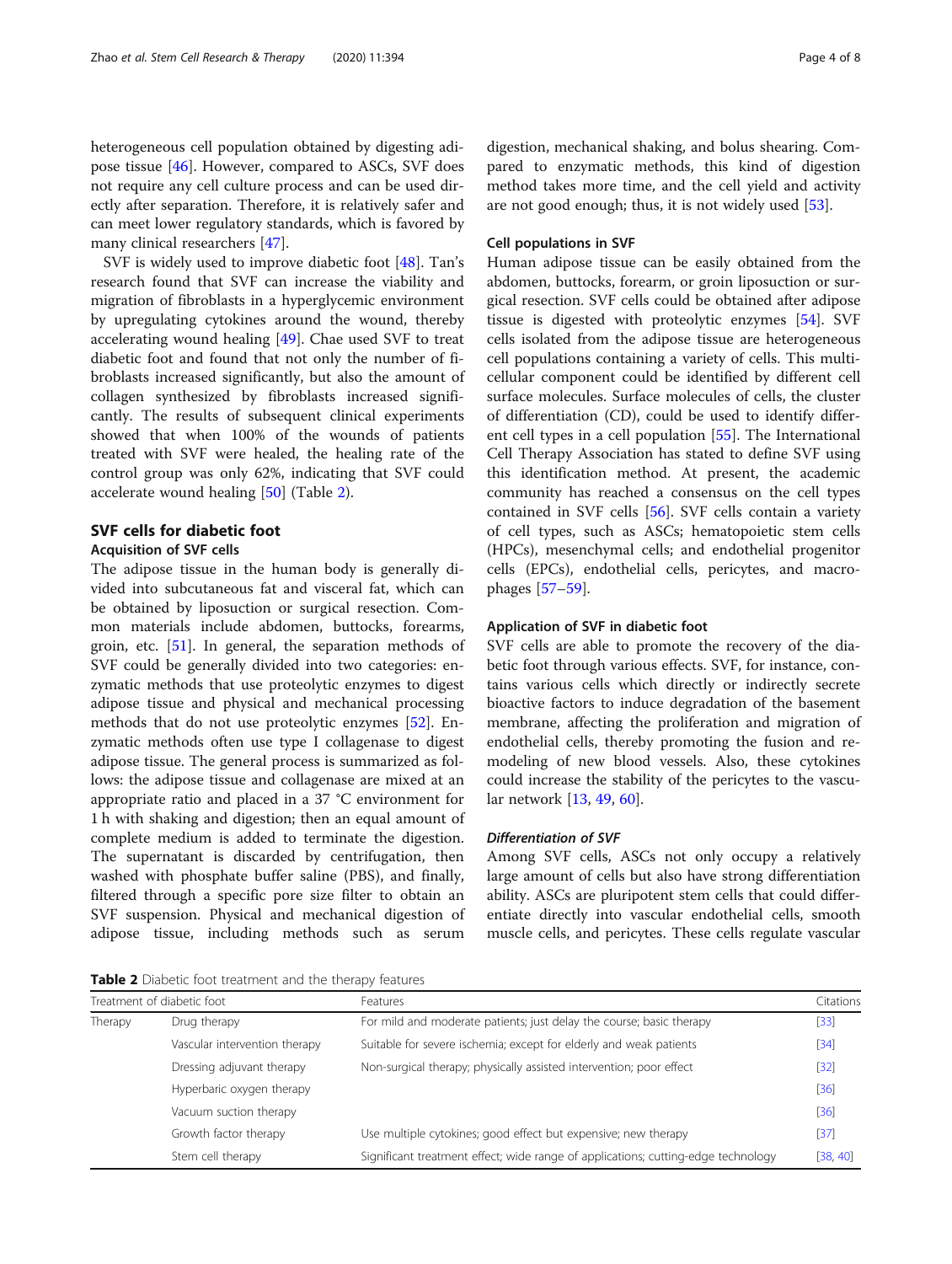| SVF cells for diabetic foot |                           | Pros and cons                                                  | Citations    |
|-----------------------------|---------------------------|----------------------------------------------------------------|--------------|
| Separation methods          | Enzymatic digestion       | Simple and convenient; possible immune response                | $[52]$       |
|                             | Physical method           | Safety; long digestion time; low cell yield                    | $[53]$       |
| Cell populations            | Multi-cellular components | Wide source; without culture; safety; effective                | $[57]$       |
| Mechanism                   | <b>Differentiation</b>    | Direct action; directly involved in vascular reconstruction    | [61]         |
|                             | Paracrine action          | Secrete various cytokines; promote vascular remodeling         | [66, 69, 71] |
|                             | Cytokine action           | Cytokine interaction; promote cell proliferation and migration | [77]         |

Table 3 SVF cells for diabetic foot and its pros and cons

growth, stabilization, and maturation through activation of TGF-β, angiopoietin-2, PDGF-B/PDGFR-β, Notch, and S1P/Edg signaling pathways [\[61](#page-6-0), [62\]](#page-6-0). Meanwhile, pericytes not only promote the appearance of endothelial progenitor cells but also maintain vascular integrity to form a vascular network [[63\]](#page-6-0). Studies have shown that ASCs could also participate in the formation of new micro-vessel together with endothelial cells to form a stable vascular network system [\[64](#page-6-0)]. Animal experiments have demonstrated that transplanted ASCs could differentiate into endothelial cells, significantly improving blood flow and capillary density in diabetic and nondiabetic animal models of lower limb ischemia [[65](#page-6-0)].

#### Paracrine action of SVF

Studies have found that when SVF cells are transplanted into the ischemic area, their vascular density, blood flow, and secreted hepatocyte growth factor, vascular endothelial growth factor, and basic fibroblast growth factor (bFGF) are significantly increased compared with the control group [[66\]](#page-6-0). If the synthesis of HGF is inhibited, the ability of SVF cells to promote vascularization of ischemic tissue is significantly reduced [\[67](#page-6-0)]. Stem cells treated with VEGF antibodies also lose pro-angiogenic capacity in ischemic tissues [[68\]](#page-6-0).

ASCs in SVF cells could effectively secrete a large number of pro-angiogenic and anti-apoptotic factors, such as HGF, bFGF, VEGF, PGF-B, and TGF-β [\[69](#page-6-0)]. Prochzka isolated the factors secreted by ASCs and injected them into the ischemic limbs of rabbits. It was found that the blood perfusion of ischemic tissue in the experimental group was twice as high as that in the control group. Immunohistochemistry showed that the capillary density of the experimental group was significantly higher than the control group, which indicates ASC-secreted cytokines could promote angiogenesis [\[70](#page-6-0)].

In addition to ASCs, other components in SVF cells can also promote vascular remodeling through the paracrine pathway. Studies have shown that hypoxia can induce macrophages to secrete vascular regenerative factors such as VEGF and bFGF, thereby promoting the formation of new blood vessels [[71](#page-6-0)]. Macrophages in adipose tissues can be divided into M1 type macrophages and M2 type macrophages according to their activation states. In SVF cells, more than 90% of macrophages are M2 type  $[72]$ . M2 type macrophage is an anti-inflammatory macrophage. It can secrete anti-inflammatory factors such as IL-4, IL-10, TGF-β, and pro-angiogenic factors such as bFGF and VEGF, thereby inhibiting the inflammatory response and promoting vascular network formation [[73](#page-6-0)].

Endothelial cells secrete exosomes, and adjacent endothelial cells can act as target cells to bind to exosomes, promoting endothelial growth, migration, and neovascularization [\[74](#page-7-0)]. Endothelial cells can activate the ERK1/2 signaling pathway by expressing CXCL-1, induce the secretion of epidermal growth factor, and promote angiogenesis [\[75](#page-7-0)]. Besides, stromal cells, fibroblasts, and smooth muscle cells can secrete HGF and regulate angiogenesis [\[76\]](#page-7-0).

Mechanism of cytokine promoting vascular reconstruction SVF cell components or hypoxic tissue can secrete a large amount of cytokines through paracrine, and these active substances can accelerate the healing of diabetic foot by promoting the biological function of the body cells [[69](#page-6-0)–[71](#page-6-0)]. For instance, VEGF could activate endothelial progenitor cells and induce endothelial cells to secrete a variety of cathepsins for degradation of extracellular matrix, as well as inhibit endothelial cell apoptosis and promote endothelial cell proliferation, migration, and neovascularization [\[77](#page-7-0)]. HGF binds to its receptor and promotes the proliferation of vascular endothelial cells by activating the Grb2/Sos-Ras-Raf-MAPK signaling pathway [\[76](#page-7-0)]. bFGF induces VEGF expression via the FGFR1/c-Src/ p38/NFB-κB signaling pathway [[78](#page-7-0)]. At the same time, the activation of NFB-κB can promote endothelial cell DNA synthesis, cell division, and cell proliferation and promote the regeneration of blood vessels [[79\]](#page-7-0). TGF- $\beta$  contributes to the production of extracellular matrix and promotes the interaction between endothelial cells and parietal cells, which in turn contributes to the formation of blood vessels [\[80](#page-7-0)] (Table 3).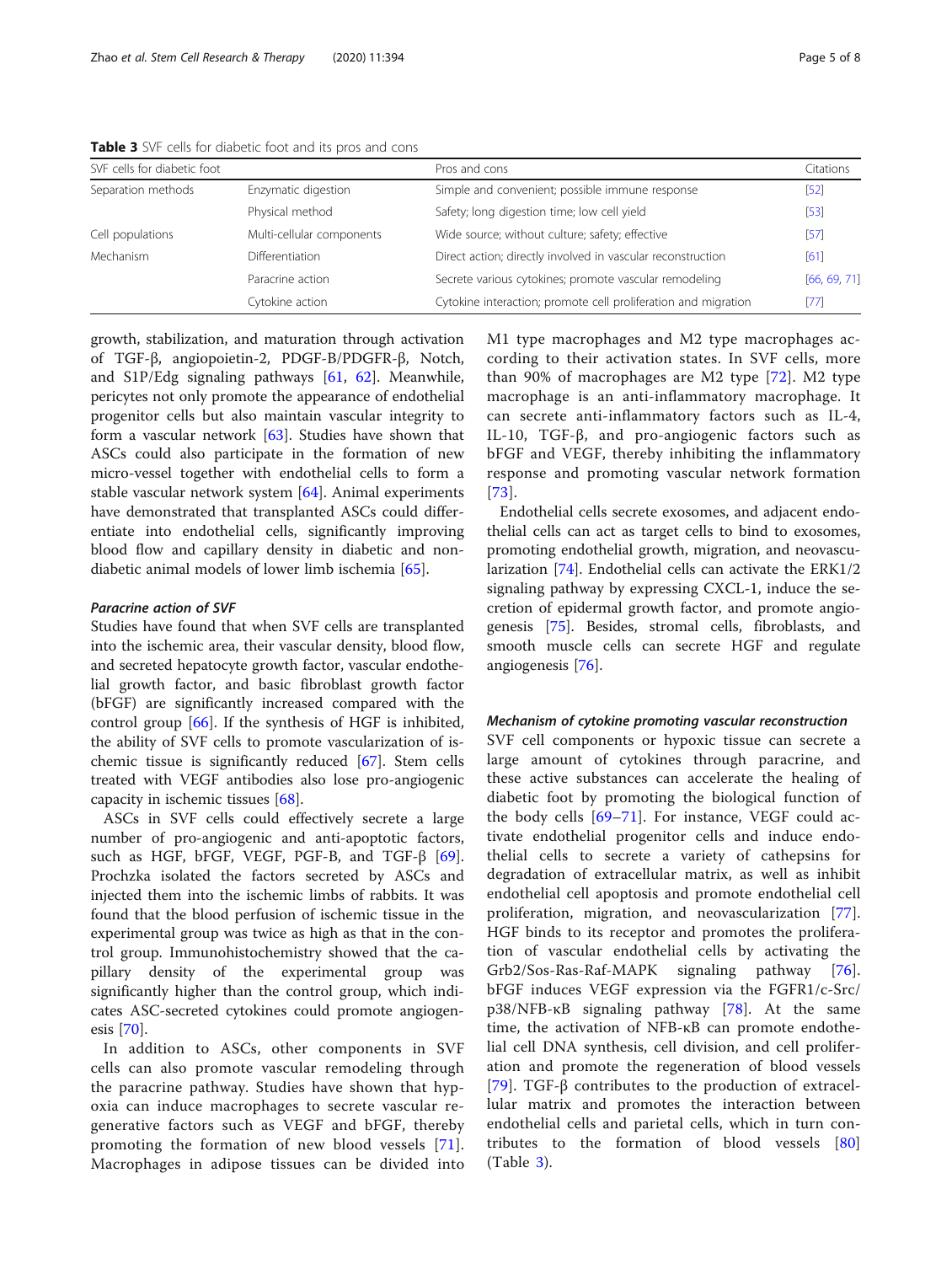## <span id="page-5-0"></span>Conclusion and prospect

As a new therapy for the treatment of diabetic foot, autologous adipose-derived stem cell transplantation has been widely used in clinical practice and has made it possible to exempt some patients from amputation or reduce the amputation plane and improve the quality of life, which fully demonstrates the feasibility of this technology [15, [81](#page-7-0)]. SVF is a heterogeneous cell population, which interact with each other to synergize with the whole process of the angiogenesis. However, the specific mechanism of synergistic angiogenesis and reconstruction between components still needs further investigation. Although SVF cells have achieved good therapeutic effects in many studies, further research is still needed to determine whether the cell therapy has side effects such as transplant toxicity and adverse reactions in the longterm treatment. The evaluation of the effect of SVF cells on the treatment of diabetic foot, including the survival of stem cells, the rate of proliferation and transformation, and the determination of the characteristics of transformed cells, still needs to be studied and solved in the future study.

In general, although using SVF cells to treat diabetic foot is still in the early research stage, it has enormous potential in clinical application. It is believed that with further investigation, adipose-derived SVF cells will ultimately show their unique cellular advantages and therapeutic value in clinic.

#### Abbreviations

SVF: Stromal vascular fraction; FGF: Fibroblast growth factor; EGF: Epidermal growth factor; PGF: Platelet growth factor; VEGF: Vascular endothelial cell growth factor; G-CSF: Granulocyte colony-stimulating factor; HGF: Hepatocyte growth factor; ASCs: Adipose-derived stem/stromal cells; PBS: Phosphate buffer saline; CD: Cluster of differentiation; HPCs: Hematopoietic stem cells; EPCs: Endothelial progenitor cells; bFGF: Basic fibroblast growth factor

#### Acknowledgements

Not applicable

#### Authors' contributions

XZ was the major contributor in writing the manuscript. WH and LJ reviewed and revised the manuscript. All authors read and approved the final manuscript.

#### Funding

There has been no significant financial support for this work that could have influenced its outcome.

#### Availability of data and materials

Not applicable

Ethics approval and consent to participate Not applicable

#### Consent for publication

Not applicable

#### Competing interests

The authors declare no conflict of interest, financial or otherwise.

#### Author details

<sup>1</sup>School of Life Science and Technology, China Pharmaceutical University, Nanjing 211198, Jiangsu Province, China. <sup>2</sup>Irell & Manella Graduate School of Biological Sciences, City of Hope National Medical Center, California 91010, USA.<sup>3</sup> Department of Endocrinology, The Affiliated ZhongDa Hospital of Southeast University, Nanjing 210009, Jiangsu Province, China.

#### Received: 28 February 2020 Revised: 15 May 2020 Accepted: 10 July 2020 Published online: 14 September 2020

#### References

- 1. Weck M, Slesaczeck T, Rietzsch H, et al. Noninvasive management of the diabetic foot with critical limb ischemia: current options and future perspectives. Ther Adv Endocrinol Metab. 2011;2(6):247–55.
- 2. Apelavist J, Bakker K, Van Houtum W, et al. International consensus and practical guidelines on the management and the prevention of the diabetic foot. Diabetes Metab Res Rev. 2000;16(S1):84–92.
- 3. Park JY, Jung HG. Diabetic foot: ulcer, infection, ischemic gangrene. Foot and ankle disorders. Springer. Ther Adv Endocrinol Metab. 2016;24(02):555– 84.
- 4. Rahelić D. Of IDF diabetes atlas--call for immediate action. Lijec Vjesn. 2016; 138(1–2):57–8.
- 5. Shearman CP, Windhaber RJS. Foot complications in patients with diabetes. Surgery (Oxford). 2010;28(6):288–92.
- 6. Vouillarmet J, Bourron O, Gaudric J, et al. Lower-extremity arterial revascularization: is there any evidence for diabetic foot ulcer-healing? Diabetes Metab. 2016;42(1):4–15.
- 7. Blumberg SN, Berger A, Hwang L, et al. The role of stem cells in the treatment of diabetic foot ulcers. Diabetes Res Clin Pract. 2012;96(1):1–9.
- 8. Lopes L, Setia O, Aurshina A, et al. Stem cell therapy for diabetic foot ulcers: a review of preclinical and clinical research. Stem Cell Res Ther. 2018;9(1):188.
- 9. Zarei F, Negahdari B, Eatemadi A, et al. Diabetic ulcer regeneration: stem cells, biomaterials, growth factors. Artif Cells Nanomed Biotechnol. 2018; 46(1):26–32.
- 10. Han S, Sun HM, Hwang KC, et al. Adipose-derived stromal vascular fraction cells: update on clinical utility and efficacy. Crit Rev Eukaryot Gene Expr. 2015;25(2):145–52.
- 11. Zanata F, Shaik S, Devireddy R V, et al. Cryopreserved adipose tissue-derived stromal/stem cells: potential for applications in clinic and therapy. Biobanking and Cryopreservation of Stem Cells. Springer. Adv Exp Med Biol. 2016;951(01):137–46.
- 12. Moon KC, Chung HY, Han SK, et al. Possibility of injecting adipose-derived stromal vascular fraction cells to accelerate microcirculation in ischemic diabetic feet: a pilot study. Int J Stem Cells. 2019;12(1):107–13.
- 13. Didangelos T, Koliakos G, Kouzi K, et al. Accelerated healing of a diabetic foot ulcer using autologous stromal vascular fraction suspended in plateletrich plasma. Regen Med. 2018;13(3):277–81.
- 14. Lonardi R, Leone N, Gennai S, et al. Autologous micro-fragmented adipose tissue for the treatment of diabetic foot minor amputations: a randomized controlled single-center clinical trial (MiFrAADiF). Stem Cell Res Ther. 2019; 10(1):223.
- 15. Andia I, Maffulli N, Burgos AN. Stromal vascular fraction technologies and clinical applications. Expert Opin Biol Ther. 2019;19(12):1289–05.
- 16. Pafili K, Papanas N, Ziegler D. Neuropathy in diabetes:"one cannot begin it too soon". Angiology. 2018;69(9):752–4.
- 17. Jaiswal M, Divers J, Urbina E, et al. Cardiovascular autonomic neuropathy in adolescents and young adults with type 1 and type 2 diabetes: the SEARCH for diabetes in youth cohort study. Pediatr Diabetes. 2018;19(4):680–9.
- 18. Kalish J, Hamdan A. Management of diabetic foot problems. Int J Surg. 2010;51(2):476–86.
- 19. Papanas N, Maltezos E. The diabetic foot: a global threat and a huge challenge for Greece. Hippokratia. 2009;13(4):199–04.
- 20. Vinik AI, Casellini C, Parson HK, et al. Cardiac autonomic neuropathy in diabetes: a predictor of cardiometabolic events. Front Neurosci. 2018;12:591.
- 21. Andrews KL, Dyck PJ, Kavros SJ, et al. Plantar ulcers and neuropathic arthropathies: associated diseases, polyneuropathy correlates, and risk covariates. Adv Skin Wound Care. 2019;32(4):168–75.
- 22. Troisi N, Ercolini L, Chisci E, et al. Diabetic foot infection: preliminary results of a fast-track program with early endovascular revascularization and local surgical treatment. Ann Vasc Surg. 2016;30:286–91.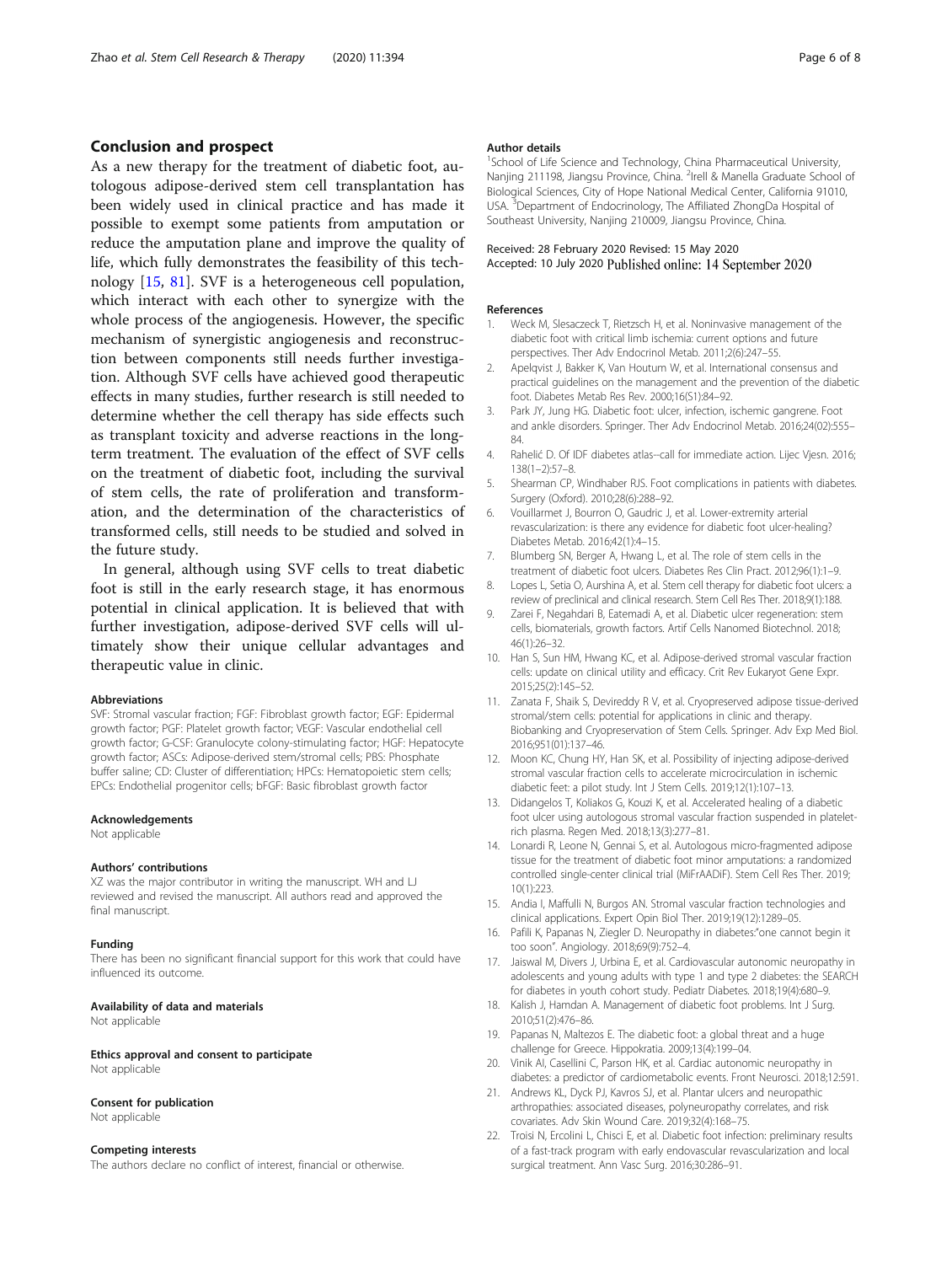- <span id="page-6-0"></span>23. Green E, Johnson B. Evaluation and management of vascular disease in the diabetic patient. The Surgical Management of the Diabetic Foot and Ankle. Springer. 2016. p. 19–27. [https://doi.org/10.1007/978-3-319-27623-6\\_3](https://doi.org/10.1007/978-3-319-27623-6_3).
- 24. Ferik S, Güven H, Ateş MP, et al. Diabetic polyneuropathy, deep white matter lesions, and carotid atherosclerosis: is there any association? Neurol Sci. 2018;39(1):103–10.
- 25. Malyar NM, Freisinger E, Meyborg M, et al. Amputations and mortality in inhospital treated patients with peripheral artery disease and diabetic foot syndrome. J Diabetes Complicat. 2016;30(6):1117–22.
- 26. Dioszegi A, Vass M, Nemeth N, et al. Rheopheresis treatment of diabetic foot syndrome. Atherosclerosis. 2017;263:e272.
- 27. American Diabetes Association. Microvascular complications and foot care: standards of medical care in diabetes 2018. Diabetes Care. 2018;41(1):S105–18.
- 28. Lavery LA, Ryan EC, Ahn J, Crisologo PA, Oz OK, La Fontaine J, Wukich DK. The Infected Diabetic Foot: Reevaluating the Infectious Diseases Society of America Diabetic Foot Infection Classification. Clin Infect Dis. 2020;70(8): 1573–9. <https://doi.org/10.1093/cid/ciz489>.
- 29. Lavery LA, Armstrong DG, Wunderlich RP, et al. Risk factors for foot infections in individuals with diabetes. Diabetes Care. 2006;29(6):1288–93.
- 30. Markakis K, Faris A, Sharaf H, et al. Local antibiotic delivery systems: current and future applications for diabetic foot infections. Int J Low Extrem Wounds. 2018;17(1):14–21.
- 31. Eltzschig H, Eckle T. Ischemia and reperfusion—from mechanism to translation. Nat Med. 2011;17(11):1391–01.
- Lipsky BA. Diabetic foot infections: current treatment and delaying the post antibiotic era. Diabetes Metab Res Rev. 2016;32:246–53.
- 33. Karri V, Kuppusamy G, Talluri SV, et al. Current and emerging therapies in the management of diabetic foot ulcers. Curr Med Res Opin. 2016;32(3):519–42.
- 34. Ibrahim A, Practice C. IDF clinical practice recommendation on the diabetic foot: a guide for healthcare professionals. Diabetes Res Clin Pract. 2017;127: 285–7.
- 35. Joret M, Dean A, Cao C, et al. The financial burden of surgical and endovascular treatment of diabetic foot wounds. J Vasc Surg. 2016;64(3): 648–55.
- 36. Mutluoglu M, Lipsky B. Non-surgical treatment of diabetic foot osteomyelitis. Lancet Diabetes Endocrinol. 2017;5(8):668.
- 37. Rivero-González A, Martín-Izquierdo E, Marín-Delgado C, et al. Cytokines in diabetes and diabetic complications. Cytokine Effector Functions in Tissues. Elsevier. Academic Press; 2017. p. 119–28. [https://doi.org/10.1016/B978-0-12-](https://doi.org/10.1016/B978-0-12-804214-4.00006-3) [804214-4.00006-3](https://doi.org/10.1016/B978-0-12-804214-4.00006-3).
- 38. Cao Y, Gang X, Sun C, et al. Mesenchymal stem cells improve healing of diabetic foot ulcer. J Diabetes Res. 2017;2017:9328–47.
- 39. Mizukami H, Yagihashi S. Is stem cell transplantation ready for prime time in diabetic polyneuropathy? Curr Diab Rep. 2016;16(9):86.
- 40. Qin H, Zhu X, Zhang B, et al. Clinical evaluation of human umbilical cord mesenchymal stem cell transplantation after angioplasty for diabetic foot. Exp Clin Endocrinol Diabetes. 2016;124(08):497–03.
- 41. Wu Q, Lei X, Chen L, et al. Autologous platelet-rich gel combined with in vitro amplification of bone marrow mesenchymal stem cell transplantation to treat the diabetic foot ulcer: a case report. Ann Transl Med. 2018;6(15):307.
- 42. Gehling UM, Ergün S, Schumacher U, et al. In vitro differentiation of endothelial cells from AC133-positive progenitor cells. Blood. 2000;95(10):3106–12.
- 43. Tateishi-Yuyama E, Matsubara H, Murohara T, et al. Therapeutic angiogenesis for patients with limb ischaemia by autologous transplantation of bonemarrow cells: a pilot study and a randomised controlled trial. Lancet. 2002; 360(9331):427–35.
- 44. Tobita M, Orbay H, Mizuno H. Adipose-derived stem cells: current findings and future perspectives. Discov Med. 2011;11(57):160–70.
- 45. Zuk PA, Zhu M, Mizuno H, et al. Multilineage cells from human adipose tissue: implications for cell-based therapies. Tissue Eng. 2001;7(2):211–28.
- 46. Locke M, Windsor J, Dunbar P. Human adipose-derived stem cells: isolation, characterization and applications in surgery. ANZ J Surg. 2009;79(4):235–44.
- 47. Domergue S, Bony C, Maumus M, et al. Comparison between stromal vascular fraction and adipose mesenchymal stem cells in remodeling hypertrophic scars. PLoS One. 2016;11(5):e0156161.
- 48. Haney N, Gabrielson A, Kohn T, et al. The use of stromal vascular fraction in the treatment of male sexual dysfunction: a review of preclinical and clinical studies. Sex Med Rev. 2019;7(2):313–20.
- 49. Tan S, Yeo X, Liang Z, et al. Stromal vascular fraction promotes fibroblast migration and cellular viability in a hyperglycemic microenvironment

through up-regulation of wound healing cytokines. Exp Mol Pathol. 2018; 104(3):250–5.

- 50. Chae DS, Han S, Son M, et al. Stromal vascular fraction shows robust wound healing through high chemotactic and epithelialization property. Cytotherapy. 2017;19(4):543–54.
- 51. Piché ME, Vasan SK, Hodson L, et al. Relevance of human fat distribution on lipid and lipoprotein metabolism and cardiovascular disease risk. Curr Opin Lipidol. 2018;29(4):285–92.
- 52. Shani N, Gur E, Solodeev I, et al. Mechanical apparatus and method for isolating stromal vascular fraction: U.S. Patent Application. 2018;15:579–02.
- 53. Van D, Tuin A, Spiekman M, et al. Comparison of intraoperative procedures for isolation of clinical grade stromal vascular fraction for regenerative purposes: a systematic review. J Tissue Eng Regen Med. 2018;12(1):e261–74.
- 54. Bourin P, Bunnell BA, Casteilla L, et al. Stromal cells from the adipose tissuederived stromal vascular fraction and culture expanded adipose tissuederived stromal/stem cells: a joint statement of the International Federation for Adipose Therapeutics and Science (IFATS) and the International Society for Cellular Therapy (ISCT). Cytotherapy. 2013;15(6):641–8.
- 55. Michelle L, John W, Rod D. Human adipose-derived stem cells: isolation, characterization and applications in surgery. ANZ J Surg. 2010;79(4):235–44.
- 56. Nguyen A, Guo J, Banyard D, et al. Stromal vascular fraction: a regenerative reality? Part 1: current concepts and review of the literature. J Plast Reconstr Aesthet Surg. 2016;69(2):170–9.
- 57. Guo J, Nguyen A, Banyard D, et al. Stromal vascular fraction: a regenerative reality? Part 2: mechanisms of regenerative action. J Plast Reconstr Aesthet Surg. 2016;69(2):180–8.
- 58. Bora P, Majumdar AS. Adipose tissue-derived stromal vascular fraction in regenerative medicine: a brief review on biology and translation. Stem Cell Res Ther. 2017;8(1):145.
- 59. Gentile P, Orlandi A, Scioli MG, et al. Concise review: adipose-derived stromal vascular fraction cells and platelet-rich plasma: basic and clinical implications for tissue engineering therapies in regenerative surgery. Stem Cells Transl Med. 2012;1(3):230–6.
- 60. Gadelkarim M, Abushouk AI, Ghanem E, et al. Adipose-derived stem cells: effectiveness and advances in delivery in diabetic wound healing. Biomed Pharmacother. 2018;107:625–33.
- 61. Maumus M, Peyrafitte J, D'angelo R, et al. Native human adipose stromal cells: localization, morphology and phenotype. Int J Obes. 2011;35(9):1141–53.
- 62. Gimble J, Katz A, Bunnell B. Adipose-derived stem cells for regenerative medicine. Circ Res. 2007;100(9):1249–60.
- 63. Mills J, Cowin AJ, Kaur PJC. Pericytes, mesenchymal stem cells and the wound healing process. Cells. 2013;2(3):621–34.
- 64. Paquet J, Moya A, Bensidhoum M, et al. Engineered cell-free scaffold with twostage delivery of miRNA-26a for bone repair. Ann Transl Med. 2016;4(10):204.
- 65. Miranville A, Heeschen C, Sengenes C, et al. Improvement of postnatal neovascularization by human adipose tissue-derived stem cells. Circulation. 2004;110(3):349–55.
- 66. Atalay S, Coruh A, Deniz KJ. Stromal vascular fraction improves deep partial thickness burn wound healing. Burns. 2014;40(7):1375–83.
- 67. Cai L, Johnstone BH, Cook TG, et al. Suppression of hepatocyte growth factor production impairs the ability of adipose-derived stem cells to promote ischemic tissue revascularization. Stem Cells. 2007;25(12):3234–43.
- 68. Sasaki KI, Murohara T, Ikeda H, et al. Evidence for the importance of angiotensin II type 1 receptor in ischemia-induced angiogenesis. J Clin Invest. 2002;109(5):603–11.
- 69. Kwon HM, Hur SM, Park KY, et al. Multiple paracrine factors secreted by mesenchymal stem cells contribute to angiogenesis. Vasc Pharmacol. 2014; 63(1):19–28.
- 70. Procházka V, Jurčíková J, Laššák O, et al. Therapeutic potential of adiposederived therapeutic factor concentrate for treating critical limb ischemia. Cell Transplant. 2016;25(9):1623–33.
- 71. Nucera S, Biziato D, Palma M. The interplay between macrophages and angiogenesis in development, tissue injury and regeneration. Int J Dev Biol. 2011;55(4–5):495–03.
- 72. Eto H, Ishimine H, Kinoshita K, et al. Characterization of human adipose tissue-resident hematopoietic cell populations reveals a novel macrophage subpopulation with CD34 expression and mesenchymal multipotency. Stem Cells Dev. 2012;22(6):985–97.
- 73. Li P, Lu M, Nguyen M, et al. Functional heterogeneity of CD11c-positive adipose tissue macrophages in diet-induced obese mice. J Biol Chem. 2010; 285(20):15333–45.